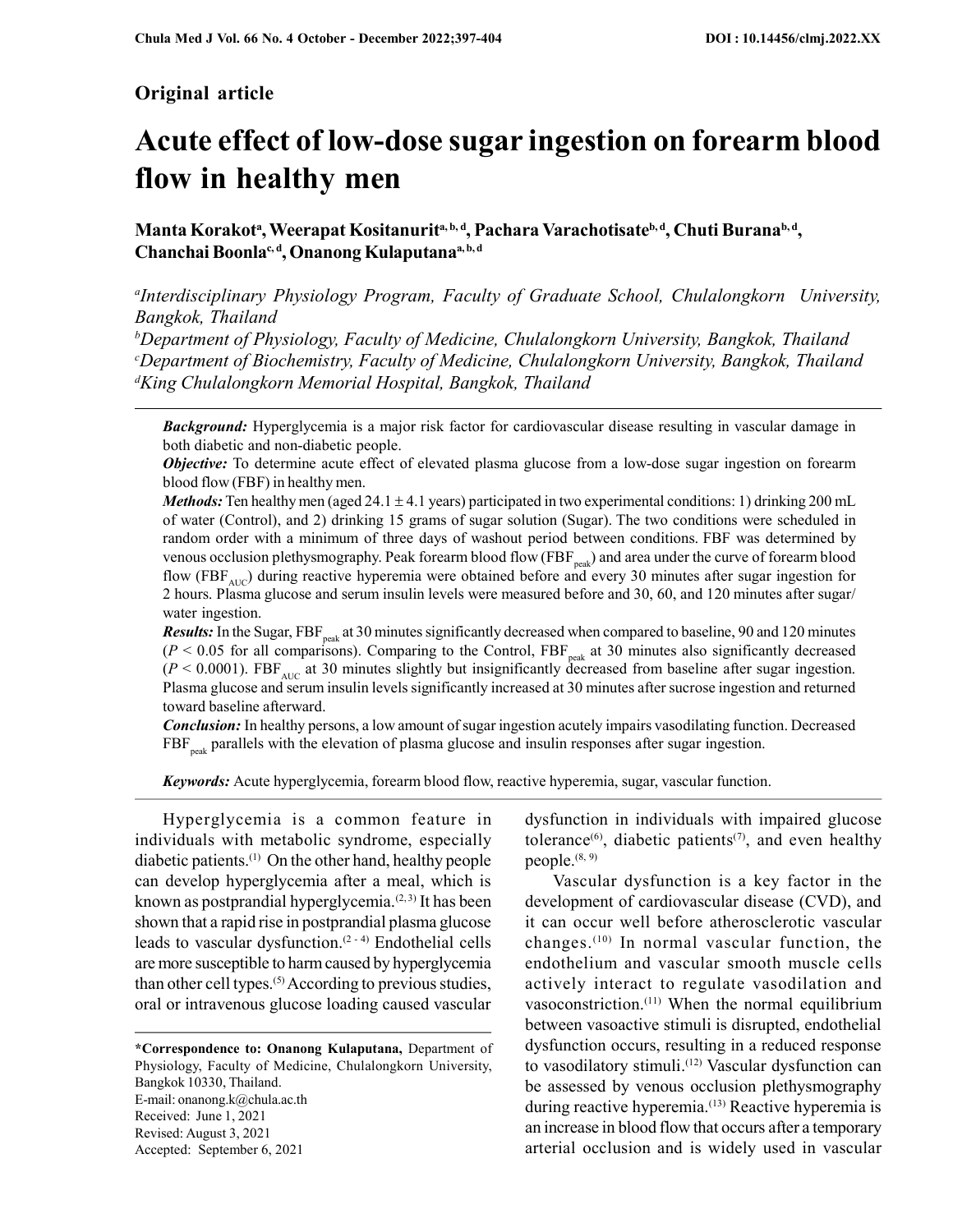studies for measurement of blood vessel vasodilation capability.(14)

Diet containing high amount of added sugar is considered unhealthy.<sup>(15)</sup> Consumption of added sugar causes acute hyperglycemia<sup> $(16)$ </sup>, which has been related to the development of non-communicable diseases, such as type 2 diabetes, cardiovascular disease, and obesity.<sup>(17)</sup> Previous studies showed that an oral glucose tolerance test (75 g glucose) resulted in a decrease in vasodilating function within 1 hour  $(6, 8, 9, 18)$  as determined by flow-mediated vasodilation (FMD) of the brachial artery and forearm blood flow using venous occlusion plethysmography.(19, 20)

Although numerous studies have shown that high sugar consumption can lead to vascular dysfunction, people may not always ingest such high amount of sugar. Lower amount of sugar intake may occur more frequently in daily life. The evidence of the impact of a low-sugar diet on vascular function has been limited. Therefore, the purpose of the present study was to determine the acute effects of low amount of sugar ingestion induced changes in blood glucose and on forearm blood flow in healthy men.

# Materials and methods Study design

In the present study, a cross-over randomized trial design was conducted. Two conditions (Control and Sugar) were scheduled in random order, with a minimum of three days between conditions for a washout period. In the Sugar, subjects ingested a sugar solution containing 15 grams of sucrose while in the Control, they ingested drinking water. The main outcomes were forearm blood flow and blood glucose and insulin concentrations measured before and after the ingestions. All subjects were informed of the benefits and risks of taking part in the study. A written consent was provided by each participant before enrollment. The protocol in the study has been approved by the Ethics Committee of the Faculty of Medicine, Chulalongkorn University (COA no. 454/ 2020).

# Subjects

Ten healthy men aged 18 - 35 years old were recruited into the study. All subjects were healthy as determined by being normotensive (blood pressure  $\langle 130/85 \text{ mmHg} \rangle^{(21)}$ , non-diabetic with a fasting plasma glucose of less than 100 mg/dL, normolipidemic, nonobese (body mass index  $\leq$  25 kg/m<sup>2</sup>), non-smokers, and free of a family history of diabetes. They were also physically inactive, defined as not participating in at least 30 minutes of moderate-intensity (jogging, cycling, or recreational sports) on at least 3 days per week for the previous 3 months.<sup>(22)</sup> Subjects were ruled out if they had any nerve or upper limb muscle abnormalities, open wounds or inflammation in the arm or forearm region. Those who were currently taking cardiovascular disease drugs or having antioxidants or vitamins supplements in the week leading up to the experiments were also excluded.

# Experimental procedures

Before each experimental initiation, the subjects fasted for at least 8 hours and abstained from alcohol, caffeine, and exercise for 24 hours. After arrival to the laboratory in the morning, they rested in a supine position for 10 minutes. Following that, venous blood samples for glucose and insulin were taken, and baseline measurements of forearm blood flow and blood pressure were obtained. Within 5 minutes, the subjects drank either a sugar solution (15 g sucrose dissolved in 200 mL water) or an equal amount of drinking water. After sugar or water ingestion, measurements of forearm blood flow and blood pressure were taken again every 30 minutes for 2 hours. Blood samples were obtained at 30, 60, and 120 minutes after ingestion of the liquids (Figure 1). All measurements were taken in a quiet room at a steady room temperature of  $25 - 26$ °C.

# Examination of forearm blood flow

The forearm blood flow (FBF) was measured by automatic venous occlusion strain gauge plethysmography (EC6, D.E. Hokanson Inc., USA). NIVP3 software (D.E. Hokanson Inc., USA). Arterial occlusion cuffs were placed on the upper arm and wrist on the non-dominant arm. The widest part of the forearm was wrapped in a mercury-in-silastic strain gauge. At the beginning of the examination, a wrist arterial cuff was inflated to 30 mmHg above systolic blood pressure to exclude hand circulation. During each measurement of FBF the venous occlusion cuff was inflated above systemic venous pressure (approximately 50 mmHg) for 10 seconds before being released for 5 seconds to occlude venous return but not arterial inflow. After recording resting forearm blood flow (FBF $_{rest}$ ) for three minutes, the arterial upper arm cuff was inflated above systolic blood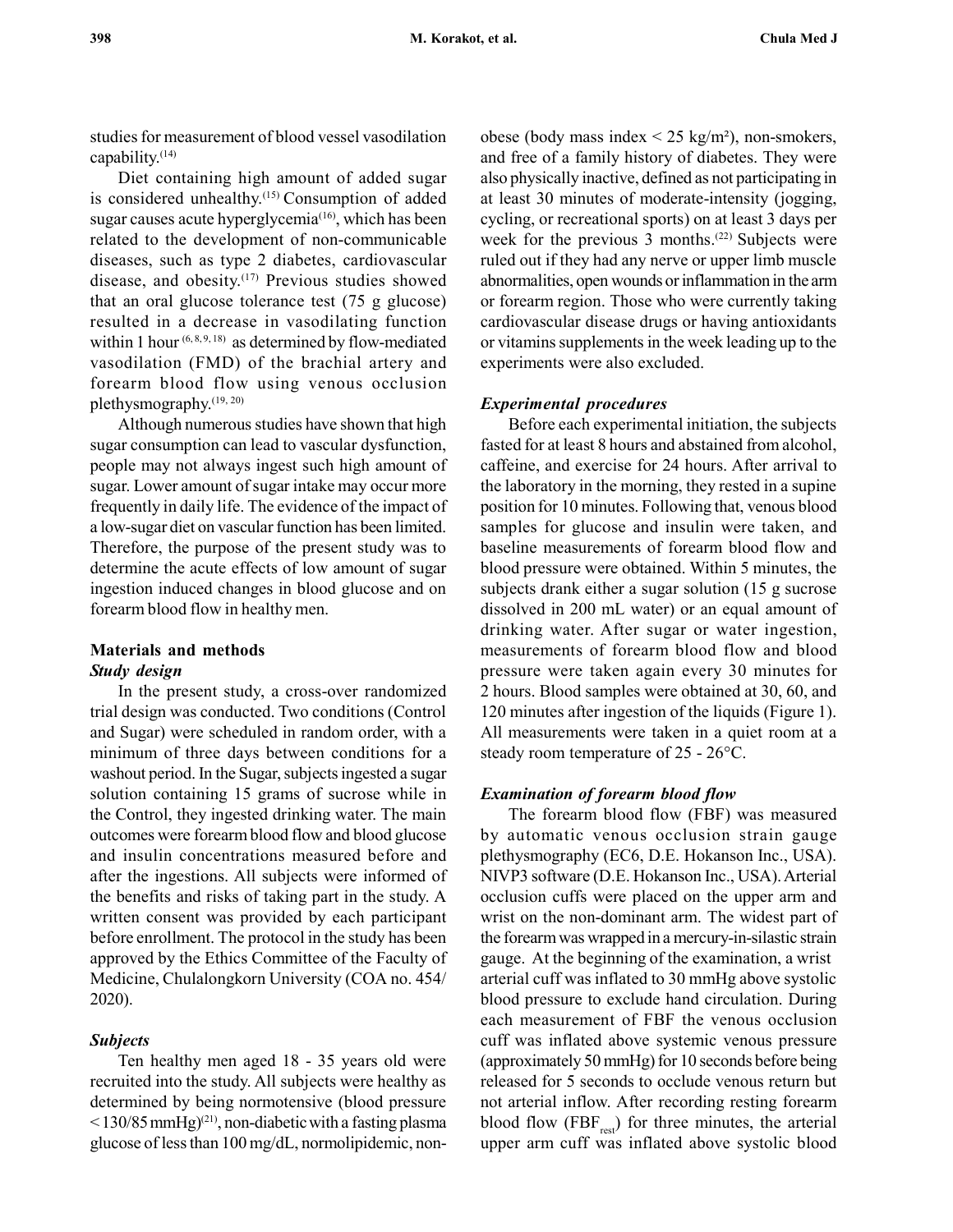pressure (systolic  $P + 60$  mmHg) for five minutes to occlude arterial flow to the forearm and subsequently induce reactive hyperemia (Figure 2). During reactive hyperemia, FBF was measured for 5 minutes after the arterial upper arm occlusion cuff was released. Peak forearm blood flow (FBF $_{peak}$ ), which is defined as the maximum FBF observed during reactive hyperemia, was recorded. The area under curve of the FBF (FBF $_{AUC}$ ) during the reactive hyperemic period of 5 minutes was calculated using trapezoidal rule.  $FBF_{peak}$  and  $FBF_{AUC}$  were evaluated at baseline and every 30 minutes after sugar ingestion for a period of 2 hours.



Figure 1. Experimental protocol.



Figure 2. Reactive hyperemia.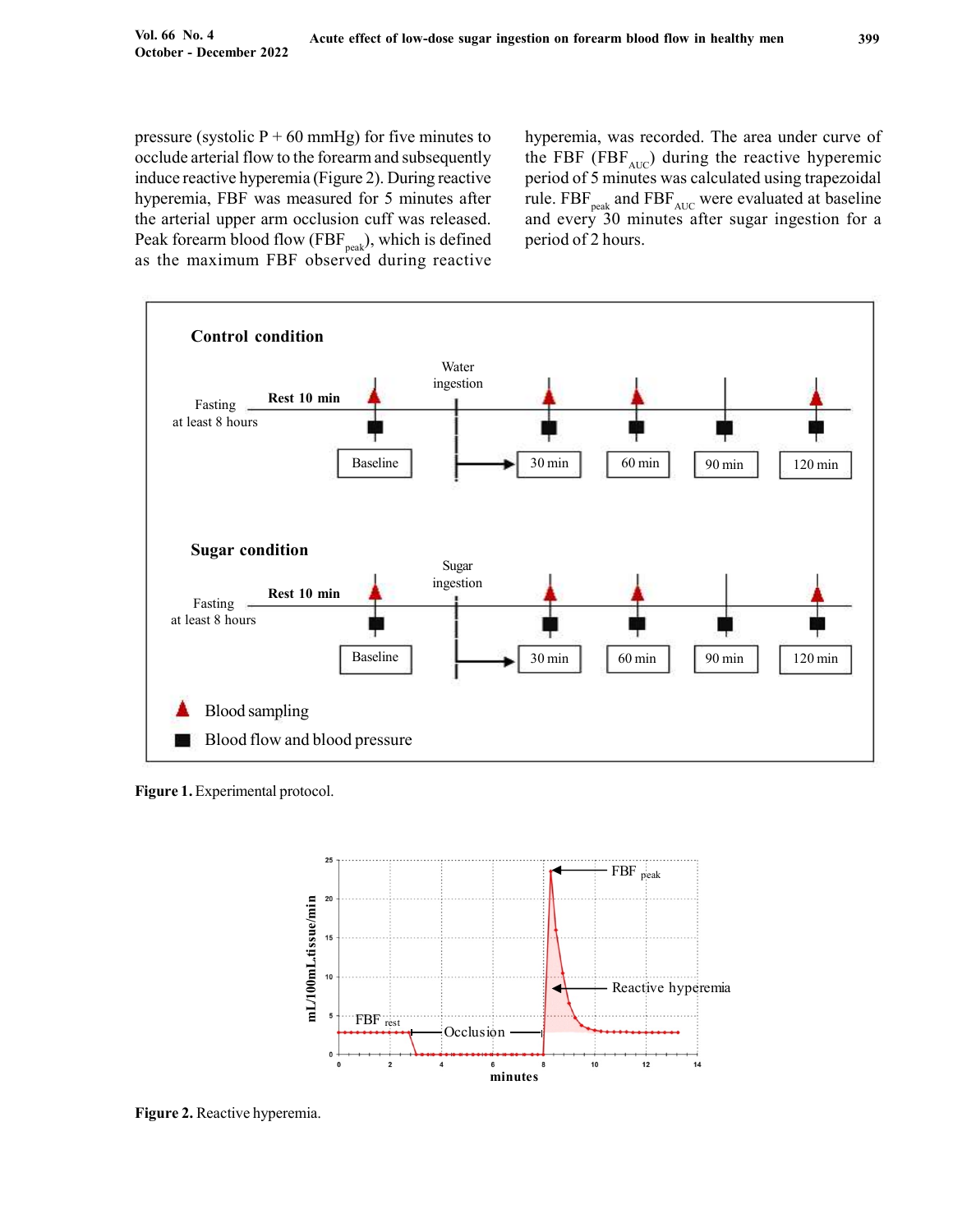# Examination of blood pressure

Blood pressure was measured on the contralateral arm. The measurement was immediately obtained at the end of ischemia before and 30, 60, 90, and 120 minutes after sugar ingestion using an automated blood pressure measurement (BSM 6000 series, Nikon Kohden).

# Blood collection and analyses

Blood samples for plasma glucose and serum insulin levels were serially drawn before and at 30, 60, and 120 minutes after ingesting sugar/water. Plasma glucose level was determined by enzymatic (Hexokinase/G-6-PDH) technique using the Alinity C (Abbott Laboratories, U.S.A.) in the accredited clinical laboratory of King Chulalongkorn Memorial Hospital. Serum insulin level was determined by Chemiluminescence immunoassay (CLIA) assay using the IMMULITE 2000 insulin (Siemens Healthcare, U.K.) in the approved center for medical diagnostic laboratories of the Faculty of Medicine, Chulalongkorn University and King Chulalongkorn Memorial Hospital.

# Statistical analysis

Statistical analyses were performed using GraphPad Prism version 8.0. All data were reported as mean  $\pm$  standard deviation (SD) P - value < 0.05 was considered as statistically significant. A two-way (trial x time) analysis of variance (ANOVA) was used to assess the effects of sugar on the outcome parameters. Pairwise comparisons using the

|  | <b>Table 1.</b> Characteristics of the participants ( $n = 10$ ). |  |  |  |  |  |
|--|-------------------------------------------------------------------|--|--|--|--|--|
|--|-------------------------------------------------------------------|--|--|--|--|--|

Bonferroni correction method was used to determine the differences between the two experiments and between the different times within each experiment.

# Results

Baseline characteristics of 10 subjects are described in Table 1. Their baseline characteristics met the eligibility criteria.

# Peak forearm blood flow

At baseline, there was no difference in  $FBF_{peak}$ between the two experimental conditions ( $25.2 \pm 0.6$ ) for Sugar vs  $25.3 \pm 0.5$  mL/100 mL tissue/minute for Control, P-value > 0.99). In the Control,  $FBF_{peak}$ obtained at all time points did not change from baseline. In the Sugar,  $FBF_{peak}$  at 30 minutes  $(24.0 \pm 0.7 \text{ mL}/100 \text{ mL}$  tissue/minute) after sugar ingestion was significantly lower when compared to baseline  $(25.2 \pm 0.6 \text{ mL}/100 \text{ mL}$  tissue/minute,  $P = 0.0002$ , 90 minutes (24.8 ± 0.5 mL/100 mL tissue/ minute,  $P = 0.0069$ ), and 120 minutes (25.12  $\pm$  0.51 mL/100 mL tissue/minute,  $P = 0.0003$ ). FBF<sub>peak</sub> at 30 minutes of Sugar showed a significant decrease when compared to Control  $(P < 0.0001)$  (Figure 3a).

# AUC of forearm blood flow

 $FBF<sub>AUC</sub>$  at baseline between the two experimental conditions was no different (Control  $1703.3 \pm 121.1$ ) versus Sugar  $1703.0 \pm 121.8$  mL/100 mL tissue/5 minutes,  $P > 0.5$ ). FBF<sub>AUC</sub> of the sugar condition at 30 minutes slightly decreased from baseline but was not significantly different (Figure 3b).

| Participant characteristics    | $Mean \pm SD$    |  |
|--------------------------------|------------------|--|
| Age (years)                    | $25.5 \pm 5.2$   |  |
| Weight (kg)                    | $69.8 \pm 7.1$   |  |
| $Height$ (cm)                  | $173.9 \pm 6.2$  |  |
| BMI (kg/m <sup>2</sup> )       | $23.1 \pm 1.7$   |  |
| $SBP$ (mmHg)                   | $115.7 \pm 8.6$  |  |
| $DBP$ (mmHg)                   | $65.6 \pm 6.8$   |  |
| Forearm circumference (cm)     | $25.5 \pm 0.8$   |  |
| Fasting plasma glucose (mg/dL) | $88.9 \pm 3.5$   |  |
| Insulin $(uIU/mL)$             | $3.3 \pm 1.3$    |  |
| Cholesterol $(mg/dL)$          | $174.8 \pm 18.1$ |  |
| $HDL-C$ (mg/dL)                | $50.3 \pm 9.9$   |  |
| $LDL-C$ (mg/dL)                | $109.4 \pm 20.2$ |  |
| Triglyceride $(mg/dL)$         | $75.9 \pm 22.3$  |  |

BMI: body mass index, SBP: systolic blood pressure, DBP: diastolic blood pressure, HDL-C: high-density lipoprotein cholesterol, LDL-C: low-density lipoprotein cholesterol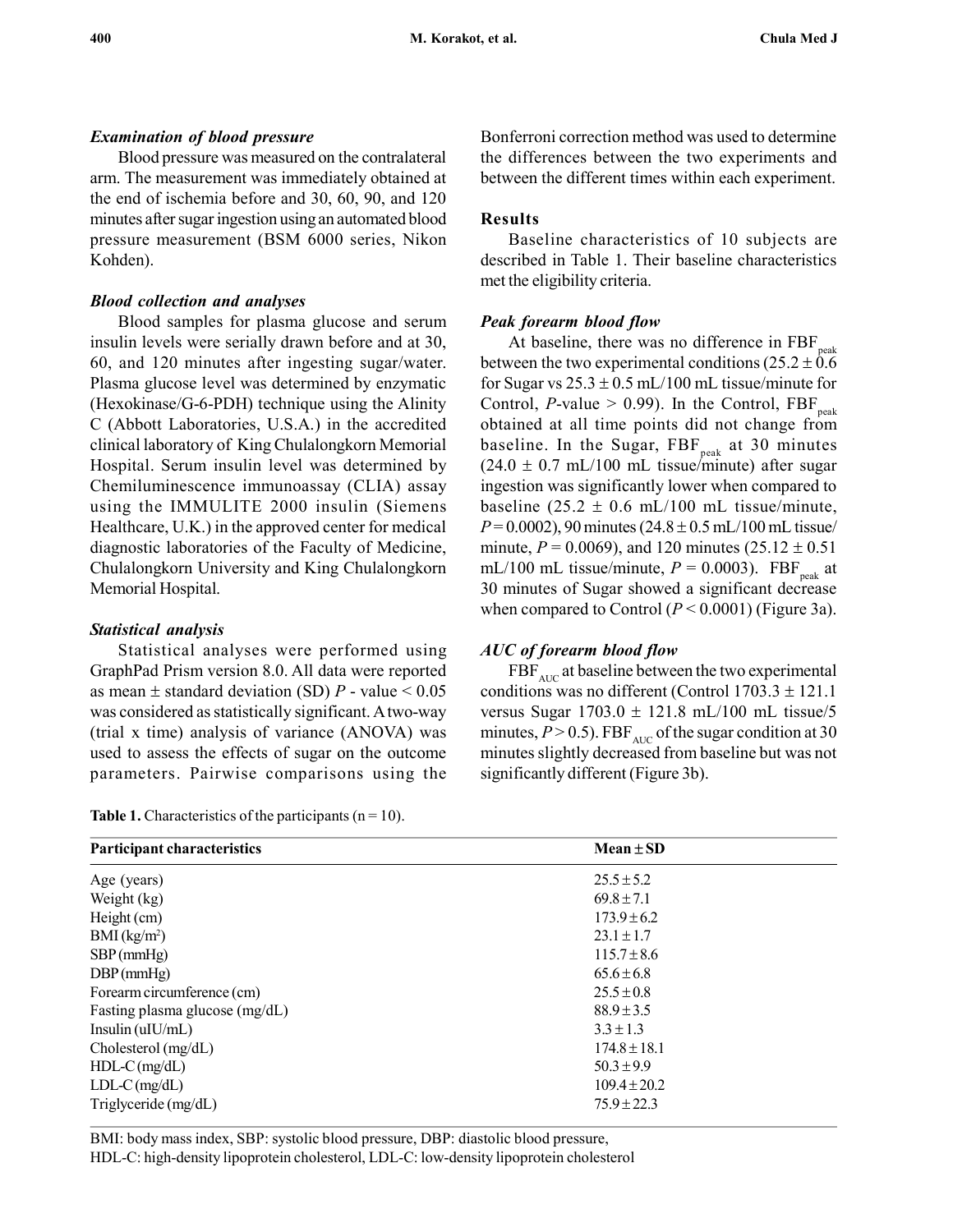

**Figure 3.** Peak forearm blood flow (FBF<sub>neak</sub>) (a) and area under curve of FBF (FBF<sub>AUC</sub>) (b) at baseline, 30, 60, 90 and 120 minutes after ingestion of water (control condition) or sugar solution (sugar condition). Values are means  $\pm$  SD. (a) indicate control condition. (a) indicate sugar condition,  $*P < 0.005$  compared to baseline, 90, and 120 minutes after sugar ingestion.

#### Plasma glucose level

There was no difference in the plasma glucose levels at baseline between the two experimental conditions (Control 78.8  $\pm$  5.7 versus Sugar 80.2  $\pm$  7.3 mg/dL,  $P > 0.99$ ). The plasma glucose level of the Sugar at 30 minutes was significantly increased from the baseline  $(106.0 \pm 11.2 \text{ vs.})$ 81.3  $\pm$  6.3 mg/dL,  $P < 0.0001$ ) then returned to non-significantly different levels from the baseline at 60 minutes and 120 minutes (Figure 4a). In the Control, glucose levels were not significantly altered during the 2-hour course of experiment.

#### Serum insulin level

Between the two experimental conditions, there was no difference in serum insulin levels at baseline (Control 3.3  $\pm$  1.3 versus Sugar 4.0  $\pm$  1.9 uIU/mL,  $P > 0.99$ ). In the sugar condition, serum insulin level at 30 minutes was significantly higher than the baseline (14.0  $\pm$  7.1 vs. 4.0  $\pm$  1.9 uIU/mL, P < 0.0001), whereas the levels at 60 and 120 minutes were not different from baseline (Figure 4b). In the Control, serum insulin levels did not change during the 2 hours of experiment.



Figure 4. Plasma glucose (a) and serum insulin levels (b) at baseline and 30, 60, 90 and 120 min after sugar ingestion in control and sugar condition. Values are means  $\pm$  SD. (a) indicate control condition. (a) indicate sugar condition, \*\*\*P < 0.0001 compere to baseline, 60, and 120 minutes.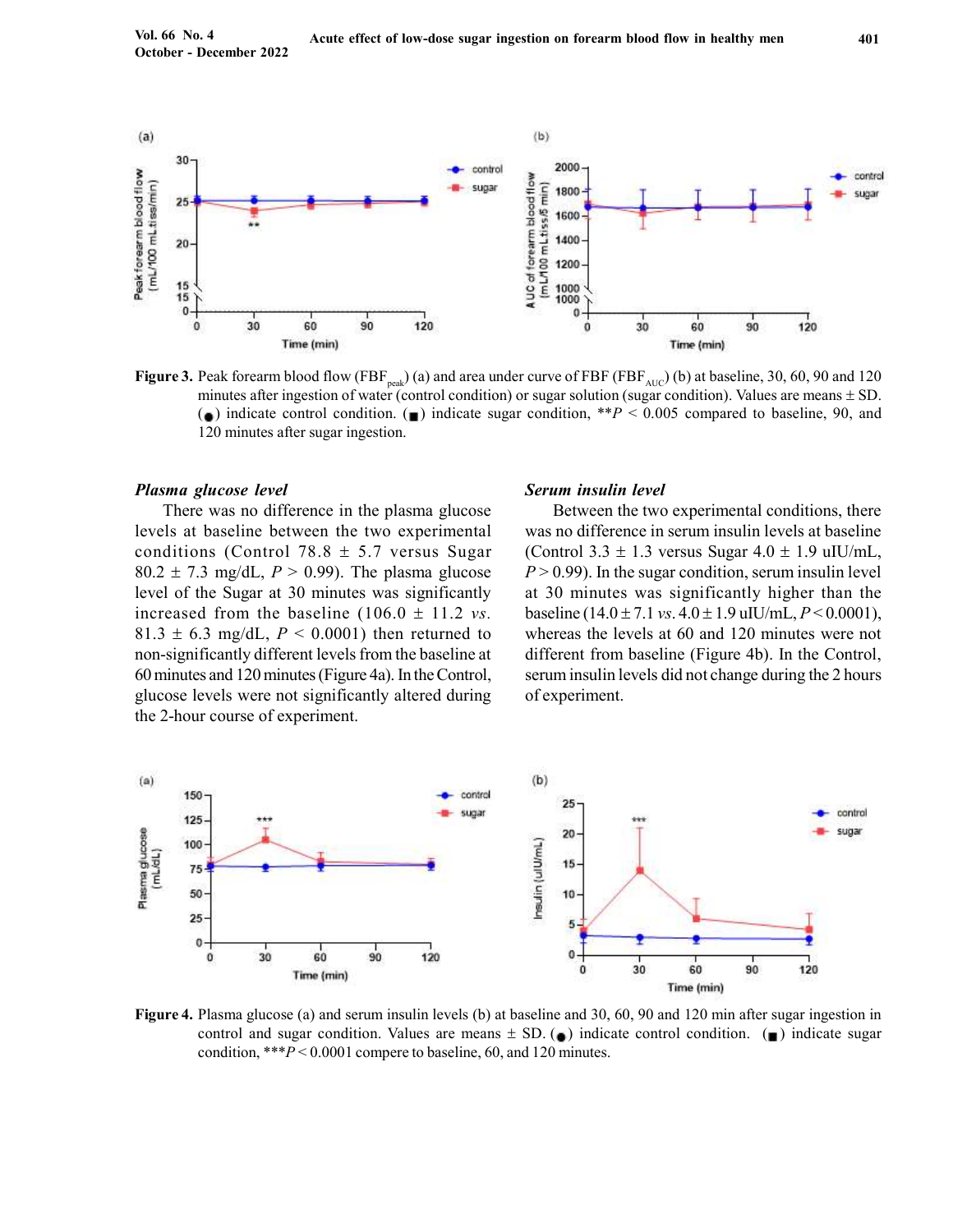#### Blood pressure

At baseline, there was no difference in systolic and diastolic blood pressure between the two experimental conditions. There was no difference between any time points within each condition.

#### Discussion

In the present study, the acute effect of low sugar ingestion on the forearm blood flow was investigated in healthy men. The main finding was that peak forearm reactive blood flow decreases within 30 minutes following ingestion of 15 grams of sugar. The impaired peak vasodilation corresponds with the increase of plasma glucose. Insulin levels also responds well to low amount of sugar ingestion. The present study highlighted the detrimental effect of low amount sugar and slight hyperglycemia on vascular function. Although the impairment transiently occurs, low amounts of sugar would normally be exposed by population in their daily lives. It is possible that repeatedly consumption of sugar even at low amounts may contribute to development of future vascular disorder in apparently healthy individuals.

Hyperglycemia has been reported to be involved in impaired vascular function and changes in blood vessel structure<sup>(23, 24)</sup>, which lead to further CVD in the long term. $(25, 26)$  In diabetic patients with chronic hyperglycemia, vascular endothelium is exposed to the long periods of high blood glucose levels or recurrent glycemic fluctuations.(27) Such events promoted metabolic and hemodynamic abnormalities including, the increased formation of advanced glycation end products (AGEs), increased reactive oxygen species (ROS) production, stimulation of protein kinase C (PKC) and the polyol pathway, and activation of the renin-angiotensin system (RAS).<sup>(28)</sup> Hyperglycemia has been suggested to play an important role in diabetes related artery damage and vascular complications. $(29)$  In healthy people, vascular function impairment was induced by acute or postprandial hyperglycemia.(2, 3, 26) Many studies have suggested that acute hyperglycemia increases oxidative stress, which reduces nitric oxide (NO) production or bioavailability, a major contributing factor of vascular dysfunction.<sup>(4, 30)</sup> However, the clear mechanism of acute hyperglycemia induced vascular dysfunction is not completely understood.

Venous occlusion plethysmography is commonly used to assess limb blood flow in resting condition and at high rates of arterial inflow.(31) Reactive

hyperemia induced by transient arterial occlusion was used as a vascular dilating capacity indicator in this study. According to a previous study  $(32)$ , reactive hyperemia appears as a peak stimulus for  $FBF_{peak}$ and that quickly decays over time. Although the mechanism underlying reactive hyperemia has not been thoroughly revealed, evidence suggested that several factors may be involved. During reactive hyperemia, there is an increase in blood flow as a result of a combination of local myogenic response<sup>(33)</sup>, shear stress<sup>(33, 34)</sup>, and accumulation of endotheliumproduced vasodilator chemicals such as nitric oxide, adenosine, prostaglandins, potassium, and endothelial hyperpolarizing factors.(34) Impaired vasodilating function induced by hyperglycemia has been subject to intense investigation.<sup>(35)</sup> Most studies have investigated high-dose glucose, and found that 75 grams of oral glucose successfully induced hyperglycemia and subsequently reduced FMD.<sup>(8, 9, 16)</sup> Furthermore,  $FBF<sub>AUC</sub>$  during reactive hyperemia, another indicator of vasodilatory function, was impaired after 75 grams of oral glucose loading.<sup>(20)</sup> In this study, we reported that sugar ingestion even at low dose was able to decrease  $FBF_{peak}$  measured at 30 minutes after the ingestion. As plasma glucose has a relationship with blood viscosity $(36)$ , with an increased plasma glucose causing high viscosity and a decrease in shear rate on the arterial wall $(37)$ , this may explain elevated blood glucose induced by low sugar ingestion resulting in reduced  $FBF_{peak}$  after arterial occlusion in the present study. Although we demonstrated that  $\rm {FBF_{\mu a k}}$  was reduced,  $\rm {FBF_{\scriptscriptstyle AUC}}$ remained unchanged with 15 grams of sugar ingestion. The discrepancy between the two outcome parameters was possibly due to the low dose of sugar utilized in the present study and the underlying biological function of the two measures. Generally,  $FBF_{peak}$  reflects the rate of peak arterial inflow of the forearm during the largest dilation of vascular wall while  $FBF<sub>AUC</sub>$  reflects the total amount of blood flow regain over a 5-minute period of vasodilation in response to transient ischemia.

In a prior study, patients with the cardiovascular disease showed a lower forearm blood flow in response to intravenous acetylcholine infusion, indicating impaired endothelial mediated vasodilation associated with a reduction in nitric oxide release.(38) The long-term or repeated high-dose sugar consumption can impair vasodilation function and promote development of atherosclerosis.(39) The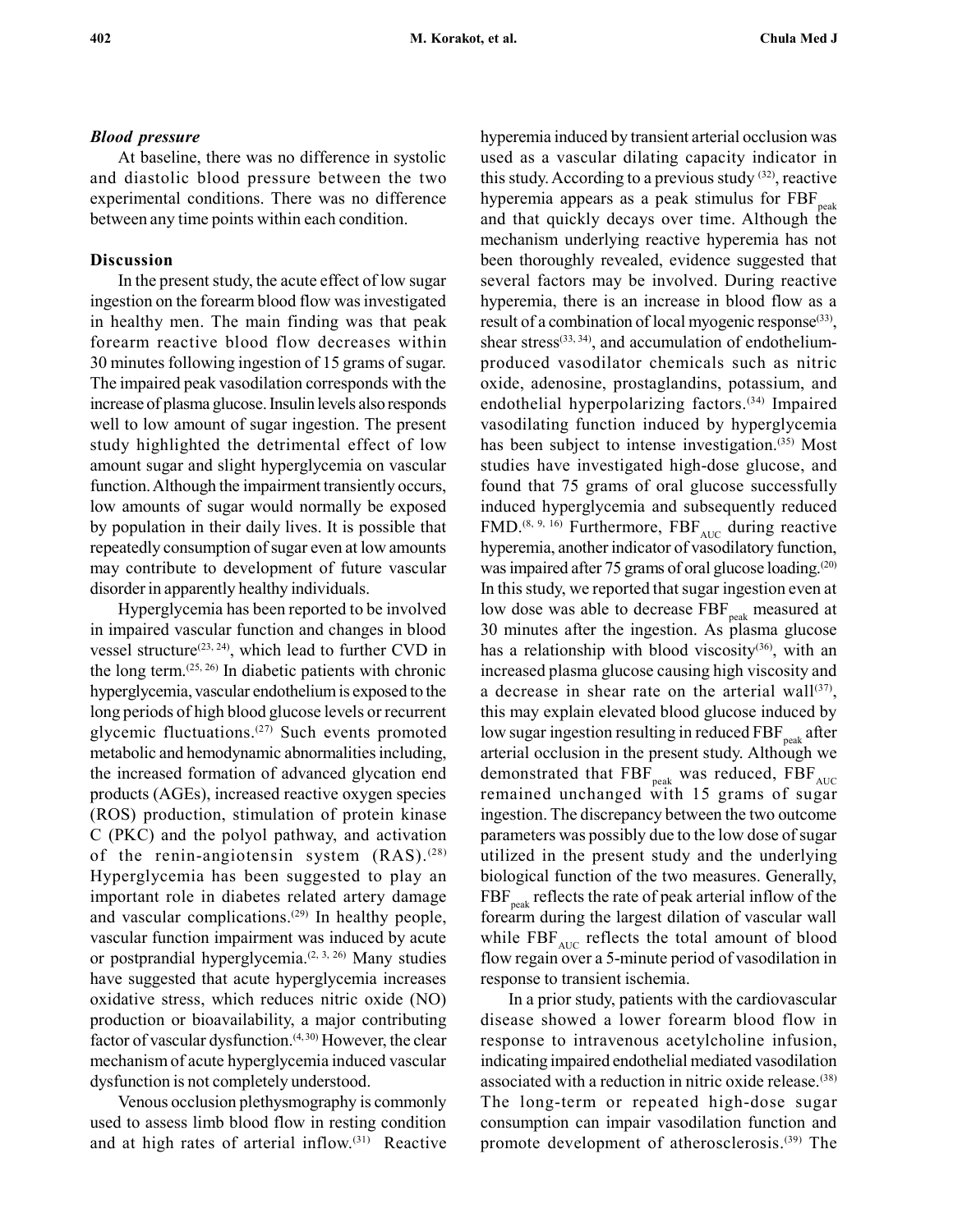present study employed a low-dose sugar ingestion inducing a transient impairment in vasodilating function, as determined by  $FBF_{peak}$ , which could be regarded as a physiologic response. A repetitive, low-dose sugar consumption during the day and long-term exposure to sugar may have a pathophysiologic contribution to atherosclerosis.

There were some limitations to the present study. First, only one amount of low sugar is determined, the effect of other amounts of sugar ingestion are not known. Second, the authors only investigated the effects of low sugar in the short term; thus, the long-term effects were not considered. Next, we only measured forearm blood flow at 30-minute intervals; thus,  $FBF_{peak}$  during reactive hyperemia were only obtained at the specified time points. Unassessed  $FBF_{peak}$  between the intervals were unknown. Finally, to eliminate the confounding effects of female hormones on vascular function, only male subjects were selected for this study.<sup>(40)</sup> Thus, the findings may be limited when applied to female and other populations.

# Conclusion

In healthy subjects, low sugar consumption impaired vasodilating function by reduced peak forearm blood flow. This vascular impairment occurs simultaneously with elevated plasma glucose.

# Acknowledgements

The authors would like to express our gratitude to all subjects who participated in this study. The present study was supported by the Ratchadaphiseksomphot Fund, Faculty of Medicine, Chulalongkorn University, grant no. 2563-043. MK was supported by the scholarship from the Graduate School, Chulalongkorn University to commemorate the Celebrations on the Auspicious Occasion of Her Royal Highness Princess Maha Chakri Sirindhorn's 5<sup>th</sup> Cycle (60<sup>th</sup>) Birthday.

# Conflict of interest

The authors, hereby, declare no conflict of interest.

# References

- 1. Laakso M. Hyperglycemia and cardiovascular disease in type 2 diabetes. Diabetes 1999;48:937-42.
- 2. Mah E, Noh SK, Ballard KD, Matos ME, Volek JS, Bruno RS. Postprandial hyperglycemia impairs vascular endothelial function in healthy men by

inducing lipid peroxidation and increasing asymmetric dimethylarginine:arginine. J Nutr 2011;141:1961-8.

- 3. Zhu W, Zhong C, Yu Y, Li K. Acute effects of hyperglycaemia with and without exercise on endothelial function in healthy young men. Eur J Appl Physiol 2007;99:585-91.
- 4. Mah E, Bruno RS. Postprandial hyperglycemia on vascular endothelial function: mechanisms and consequences. Nutr Res 2012;32:727-40.
- 5. Clyne AM. Endothelial response to glucose: dysfunction, metabolism, and transport. Biochem Soc Trans 2021;49:313-25.
- 6. Kawano H, Motoyama T, Hirashima O, Hirai N, Miyao Y, Sakamoto T, et al. Hyperglycemia rapidly suppresses flow-mediated endothelium- dependent vasodilation of brachial artery. J Am Coll Cardiol 1999; 34:146.
- 7. Ceriello A, Esposito K, Piconi L, Ihnat MA, Thorpe JE, Testa R, et al. Oscillating glucose is more deleterious to endothelial function and oxidative stress than mean glucose in normal and type 2 diabetic patients. Diabetes 2008;57:1349-54.
- 8. Suzuki K, Watanabe K, Futami-Suda S, Yano H, Motoyama M, Matsumura N, et al. The effects of postprandial glucose and insulin levels on postprandial endothelial function in subjects with normal glucose tolerance. Cardiovasc Diabetol 2012; 11:98.
- 9. Watanabe K, Oba K, Suzuki T, Ouchi M, Suzuki K, Futami-Suda S, et al. Oral glucose loading attenuates endothelial function in normal individual. Eur J Clin Invest 2011;41:465-73.
- 10. Endemann DH, Schiffrin EL. Endothelial dysfunction. J Am Soc Nephrol 2004;15:1983-92.
- 11. Buchwalow IB, Cacanyiova S, Neumann J, Samoilova VE, Boecker W, Kristek F. The role of arterial smooth muscle in vasorelaxation. Biochem Biophys Res Commun 2008;377:504-7.
- 12. Lacroix S, Rosiers CD, Tardif J-C, Nigam A. The role of oxidative stress in postprandial endothelial dysfunction. Nutr Res Rev 2012;25:288-301.
- 13. Flammer AJ, Anderson T, Celermajer DS, Creager MA, Deanfield J, Ganz P, et al. The assessment of endothelial function: from research into clinical practice. Circulation 2012;126:753-67.
- 14. Rosenberry R, Nelson MD. Reactive hyperemia: a review of methods, mechanisms, and considerations. Am J Physiol Regul Integr Comp Physiol 2020;318: R605-R18.
- 15. Louie JCY, Moshtaghian H, Boylan S, Flood VM,